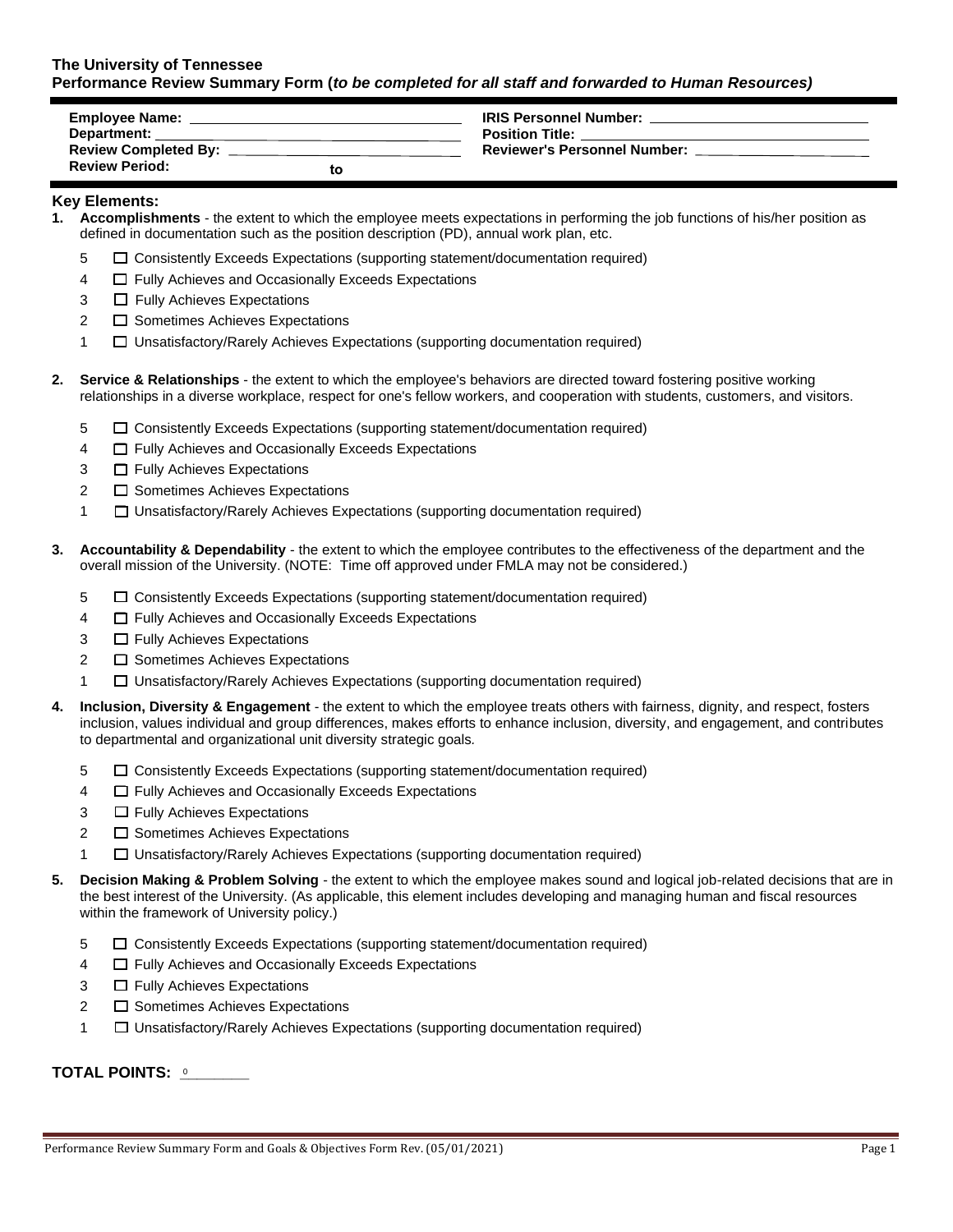**Employee Name: IRIS Personnel No:**

| <b>RATING</b>                                                                                     | <b>TOTAL POINTS</b>  |           |
|---------------------------------------------------------------------------------------------------|----------------------|-----------|
| <b>Consistently Exceeds Expectations</b>                                                          | $\equiv$             | $23 - 25$ |
| <b>Fully Achieves and Occasionally Exceeds Expectations</b>                                       | $\equiv$             | $19 - 22$ |
| <b>Fully Achieves Expectations</b>                                                                | $\equiv$             | $15 - 18$ |
| <b>Sometimes Achieves Expectations</b>                                                            | $=$                  | $10 - 14$ |
| Unsatisfactory/Not Eligible for Across the Board Increase (Performance Improvement Plan Required) | $\equiv$             | 9 or less |
|                                                                                                   | Final PR Rating: $0$ |           |

**Supervisor's Comments: (Narrative to support overall review and/or as documentation for ratings of 1 or 5.)**

**Employee's Comments: (Employees may provide additional comments to be retained with this document in the personnel file.)**

## **Check the following items for completion:**

| Goals and Objectives have been developed and discussed with employee?      | $\Box$ Yes  | $\square$ No |              |
|----------------------------------------------------------------------------|-------------|--------------|--------------|
| Job Duties and Performance Expectations have been discussed with employee? | $\Box$ Yes  | ΠNo          |              |
| Appropriate corrective action has been discussed with employee?            | $\Box Y$ es | ⊡No          | $\square$ NA |

### **By signing below, I acknowledge that I have participated in the review process and have received a copy of the review.**

|     |                             | '2)  |  |                                                                                  |      |
|-----|-----------------------------|------|--|----------------------------------------------------------------------------------|------|
|     | Supervisor's Signature      | Date |  | Dept. Head/Director's Signature<br>(To be reviewed before employee's signature.) | Date |
|     |                             |      |  |                                                                                  |      |
| (3) |                             |      |  |                                                                                  |      |
|     | <b>Employee's Signature</b> | Date |  |                                                                                  |      |